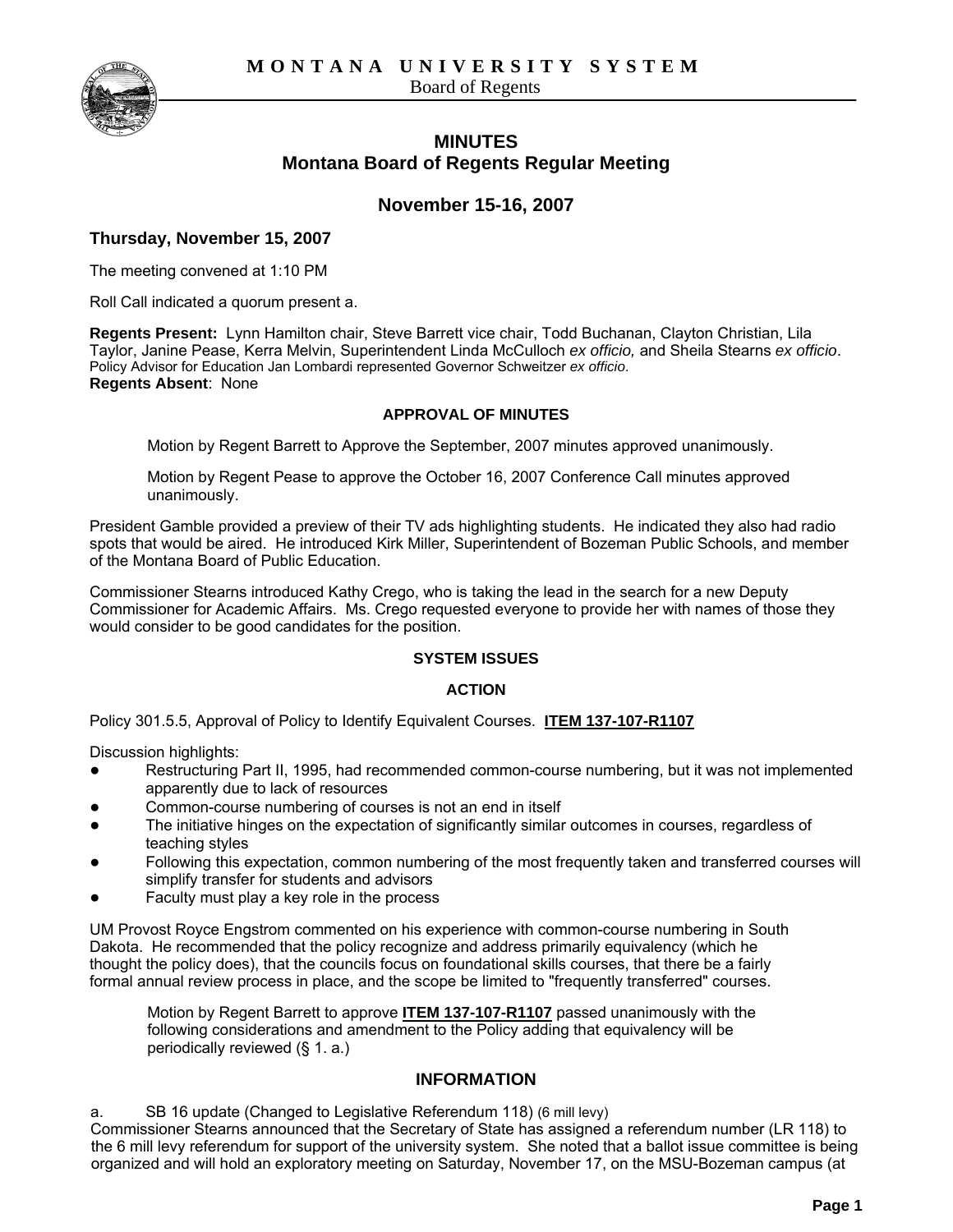the committee's expense). She stated that two Montana business leaders have agreed to serve as co-chairs of the committee: Larry Simkins, CEO of Washington Corporation, and Sherry Cladouhos, CEO of Blue Cross/Blue Shield of Montana. Catherine Swift, Chief Legal Counsel, explained the restrictions on state employee activity in legislative ballot issues and candidate races.

### c. Enrollment Update – *Item c. was taken out of order due to schedule revisions*

Associate Commissioner Tyler Trevor reported that although Montana is at the cusp of a projected decline in enrollment over the next ten to twenty years, the 2007 fall census is the higher-ever fall enrollment for the Montana University System. Most of the growth is in the two year system which includes the community colleges.

# **DISCUSSION**

Governor Schweitzer arrived at the meeting at 2:45 p.m.

c. Collaboration with K-12, and Kindergarten to College update – *Taken out of order*

The Governor addressed issues related to the so-called Generation Y, which is the first generation in several to be "we" oriented. His points were:

- They are accustomed to collaboration, and they are aggressive in seeking information.
- If educational institutions do not react quickly to their needs, they will find the information they want somewhere else in the world using the web.
- The Governor urged higher education to create a model that stays in front of these young people, which is digitally interactive and accessing information at any given moment
- He urged K-12 leaders to let students obtain dual credit without imposing unnecessary barriers. Bozeman Superintendent Kirk Miller and Steve Meloy, Executive Director of the Board of Public Education, expressed concern over licensure of college faculty to teach dual credit courses. Regent Barrett commented that taking two years to settle that issue defeats the flexibility recommended by the Governor.

Chair Hamilton noted the arrival at the meeting of State Senator Bob Hawks of Bozeman.

a. Student Loan Program issues.

Vice Chair Barrett reported that the task force charged by Regent Hamilton to make recommendations on the board's connection to and communications with the Montana Higher Education Assistance Corporation (MHESAC), is making progress on the issue raised by the Governor's Office and Regent Hamilton. Regent Barrett, on behalf of the task force, will prepare a report for the next board meeting.

Superintendent McCulloch reported that the Office of Public Instruction (OPI) has identified the qualifying areas of teacher shortages for the Quality Educator Loan Assistance Program approved in the last legislative session. OPI will verify and prioritize the applications for assistance and then present them to the Commissioner for processing.

# b. Summary of Listening Sessions.

Commissioner Stearns summarized the results of the 2007 fall listening tour taken by her and at most sites, Associate Commissioner Mick Robinson, and significantly, with at least one regent present at each of 48 sessions at 18 sites around the state. She stated that the comments were diverse, but that one underlying theme was a more coherent, well-understood delivery of two-year education statewide. The Commissioner and staff will present additional analysis and conclusions to inform the board's planning decisions for the 2011 biennium.

d. Employee Recruitment and Retention follow-up – PEPB (Post-secondary Education Policy and Budget Committee). Kevin McRae, MUS Director of Human Resources and Labor Relations, reported staff has the opportunity on December 13 to make a presentation to the PEPB on MUS issues identified by a task force that affect recruitment and retention.

# **INFORMATION continued**

# b. Campus Reports. (Also see written reports)

● Voluntary System of Accountability *College Portrait.*

UM President George M. Dennison demonstrated electronically the "VSA College Portrait" developed by the higher education organizations such as the National Association of Universities and Land Grant Colleges (NASULGC). Um-Missoula is serving as a demonstration site, and has partially completed the required information. The project still plans to add a calculator to the site, giving a student a very good idea of financial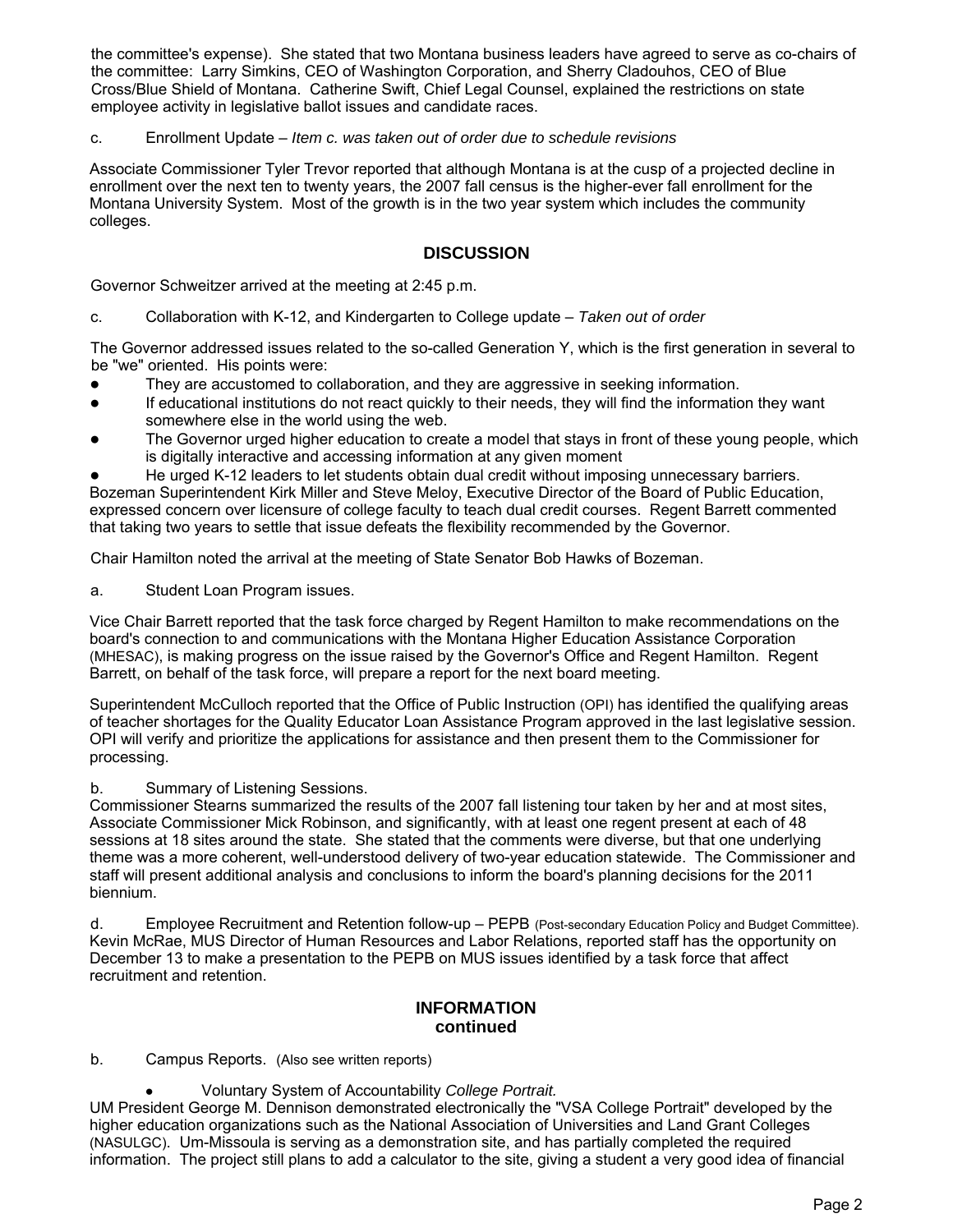aid available, and the costs to attend. Although labor intensive, the cost for the program is relatively inexpensive. The intention is for adoption by most colleges and universities in the country. Regent Pease inquired about outreach to the Council of Independent Colleges for possible adoption of the same template. President Dennison replied that is the intention of NASULGC.

Regent Hamilton inquired about reporting of campus safety and security data, and how or if it relates to reporting recent arrests of several student-athletes at UM. President Dennison responded:

- UM has a committee charged to deal with any campus incident and how to report it to the public
- Committee immediately begins proceedings under the Student Code of Conduct. If it determines there is risk or threat to the campus, the student is suspended.
- Recruiters apply the same academic personal standards to athletes as to all other students.
- Only felonies show up on law-enforcement background checks.
- UM maintains a high level of academic progress for athletes and has not/will not lost athletic scholarships based on academic performance.
- UM will expand its mentoring program for student-athletes.
- The presidents review these issues and related challenges with the commissioner, with other campuses and community leaders, and at a national level. Student success and good citizenship are high priorities. Bench marks will be reviewed for adequacy, and changed if necessary.
- Although the recent arrests in Missoula are very serious, it appears that athletes are scrutinized more closely than non-student athletes who are arrested for similar offenses.

Regent Hamilton charged Commissioner Stearns and Presidents Dennison and Gamble to return to the board with information that would help the board make sure it is asking the right questions and getting the best information to make the campuses and communities safe places for students and citizens. She requested a report at the January 2008 meeting of the board.

Regent Buchanan requested detailed measurements for screening, indicating the high concentration and visibility of incidents gives the public the right to inquire. He noted that the concern in his community, Billings, has been very high, and members of the public have raised many questions to him as a member of the board. The progress of the campuses ion recruiting good students and good citizens must be constantly evaluated.

President Dennison mentioned that Professor Steve Running was honored as a member of the committee of scientists recently honored with a Nobel Peace Prize, along with former vice president Al Gore, for their work studying and publicizing global climate changes.

Chancellor Gilmore reported that Dr. Marisa Pedulla has been chosen as the Montana Professor of the Year by CASE (Council for Advancement and Support of Education).

d. Meeting Schedule and locations for 2008 / 2009.

Commissioner Stearns will call the Regents to check availability to extend the January 10 meeting into January 11, 2008.

# **CONSENT**

- a. Appointments to the Fire Services Training Advisory Council. **ITEM 137-2002-R1107**
- b. Appointments to Local Executive Boards. **ITEM 137-111-R1107**

Motion by Regent Melvin to approve all Consent Items passed unanimously.

The meeting recessed at 5:05 p.m.

# **Friday, November 16, 2007**

The meeting reconvened at 8:40 a.m.

# **COMMITTEE REPORTS AND ACTION**

# **ACADEMIC AND STUDENT AFFAIRS**

# **ACTION**

The chair requested public comment prior to action on each item throughout the meeting. Unless noted, no comment was received.

- a. Revisions to Policy 301.10, General Education Block Transfer Policy. **ITEM 137-101-R1107**
- b. Revisions to Policy 303.3, Program Review, to eliminate the section on "underutilized" programs. **ITEM 137-102-R1107**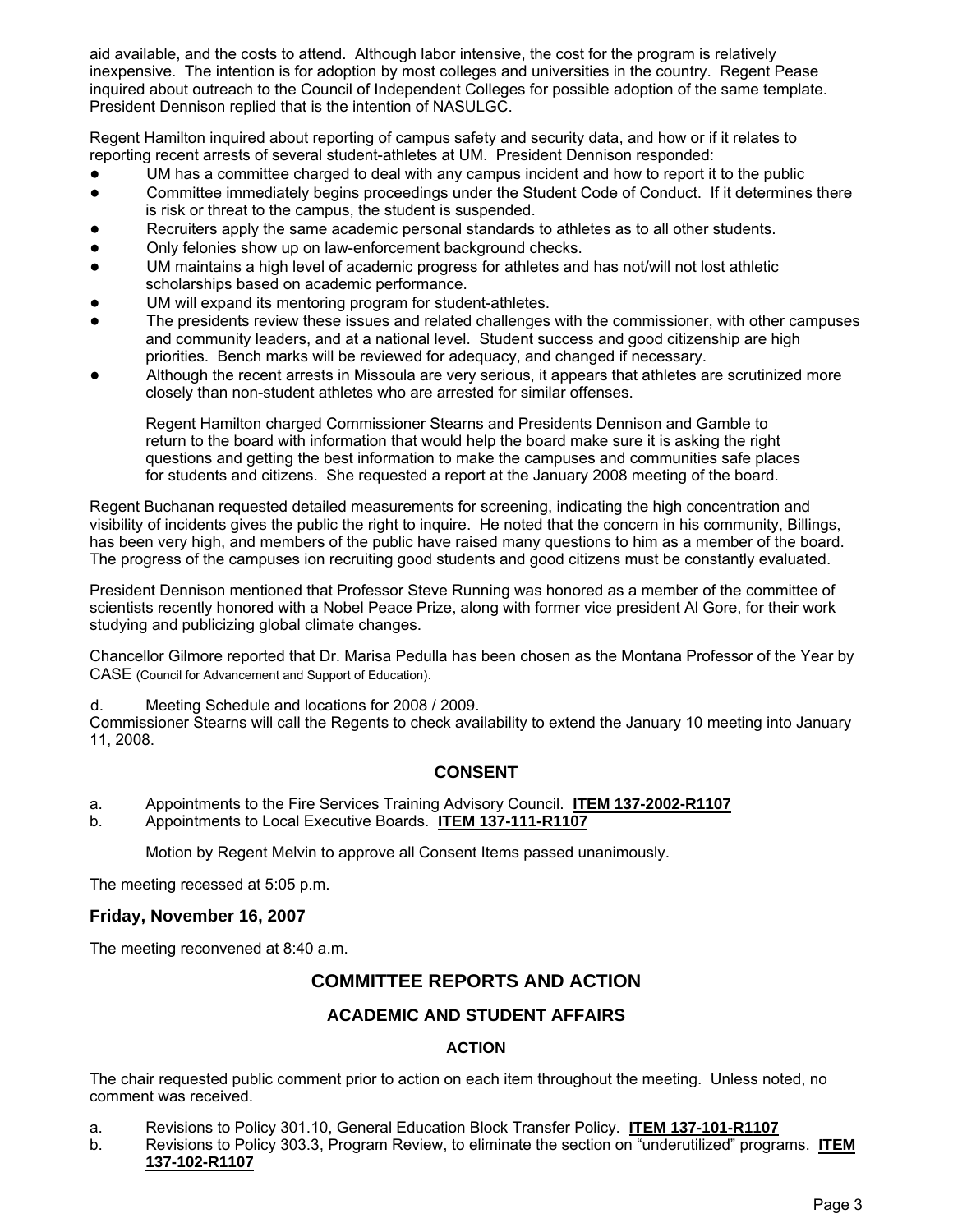Committee Motion by Regent Hamilton approved unanimously.

c. Composition Placement, a new policy for the Montana University System. **ITEM 137-104-R1107**

Regent Hamilton moved approval of Item c. and Regent Barrett seconded.

- Regent Pease expressed concern that the policy could be a discouraging barrier for American Indian students. She read a letter of concern and opposition from Mr. Larry Blacksmith, an officer of the Montana Indian Education Association.
- Superintendent McCulloch indicated several concerns she has with the policy, but stated the K-12 community will follow it if approved by the board.
- Regent Barrett indicated Items a., b., and c. do not create anything new, but rather clarify and simplify for students, advisors, and what currently happens on campuses.

Motion approved 6-1 with Regent Pease voting against.

d. Revisions to Policy 301.15, Mathematics Proficiency Admissions Standards for Four-Year Programs, to set a proficiency standard that allows for provisional admissions. **ITEM 137-105-R1107**

Motion by Regent Hamilton for approval of Item d., seconded by Regent Taylor passed 5-2 with Regents Pease and Christian voting against.

e. Remedial Coursework, a new policy for the Montana University System. **ITEM 137-106-R1107**

Committee Motion by Regent Hamilton for Approval of Item e.

Discussion centered on whether remedial courses should count toward graduation and the cost of these courses to students under the new policy. Jan Clinard, Director of Academic Initiatives for OCHE, clarified that except for credits earned under a Governor's Scholarship, remedial courses are approved classes authorized by the campus. They do qualify for financial aid if the student is making progress under financial aid guidelines. MSU Provost Dave Dooley argued that remedial course credits should count toward graduation. Regent Barrett stated his belief that allowing remedial credits to count toward graduation devalues the college degree. UM President George M. Dennison agreed. Montana Tech Chancellor Frank Gilmore noted that allowing elective credits for remedial courses would require increasing the allowable hours in a program, and UM President Dennison noted that board policy currently prohibits remedial coursework at the four-year campuses. Governor's Policy Advisor for Education Jan Lombardi noted that adult education programs and some community colleges offer remedial courses without charging tuition.

Motion passed 4-3 on a roll call vote with Regents Melvin, Pease, and Taylor voting against. The Board expects regular reports showing the number of students taking remedial courses, and the average number of credits being taken.

Level II Items

- f. Center for Native Health Partnerships, Montana State University-Bozeman. **ITEM 136-2005-R0907**
- g. Astrobiology and Biogeocatalysis Research Center, Montana State University-Bozeman. **ITEM 136- 2006-R0907**

#### h. The Energy Institute, Montana State University-Bozeman. **ITEM 136-2002-R0907**

President Gamble withdrew Item h. from the Agenda.

- i. Certificate in Practical Nursing and Associate of Applied Science degree in Registered Nursing, Associate of Applied Science degree in Practical Nursing and an Associate of Science degree in Registered Nursing, Montana State University-Billings College of Technology. **ITEM 136-2703-R0907**
- j. Associate of Applied Science degree in Power Plant Technology, Montana State University-Billings. **ITEM 136-2705-R0907**

Chancellor Sexton withdrew Item j. from the agenda.

- k. Associate of Applied Science degree in Medical Billing and Coding, Montana State University-Great Falls College of Technology. **ITEM 136-2853-R0907**
- l. Certificate of Applied Science in Computer Server Administration, Montana State University-Great Falls College of Technology. **ITEM 136-2855-R0907**
- m. Undergraduate Honors Program, Montana Tech of The University of Montana. **ITEM 136-1503-R0907**
- n. Associate of Applied Science degree in Welding Technology, The University of Montana-Helena College of Technology. **ITEM 136-1905-R0907**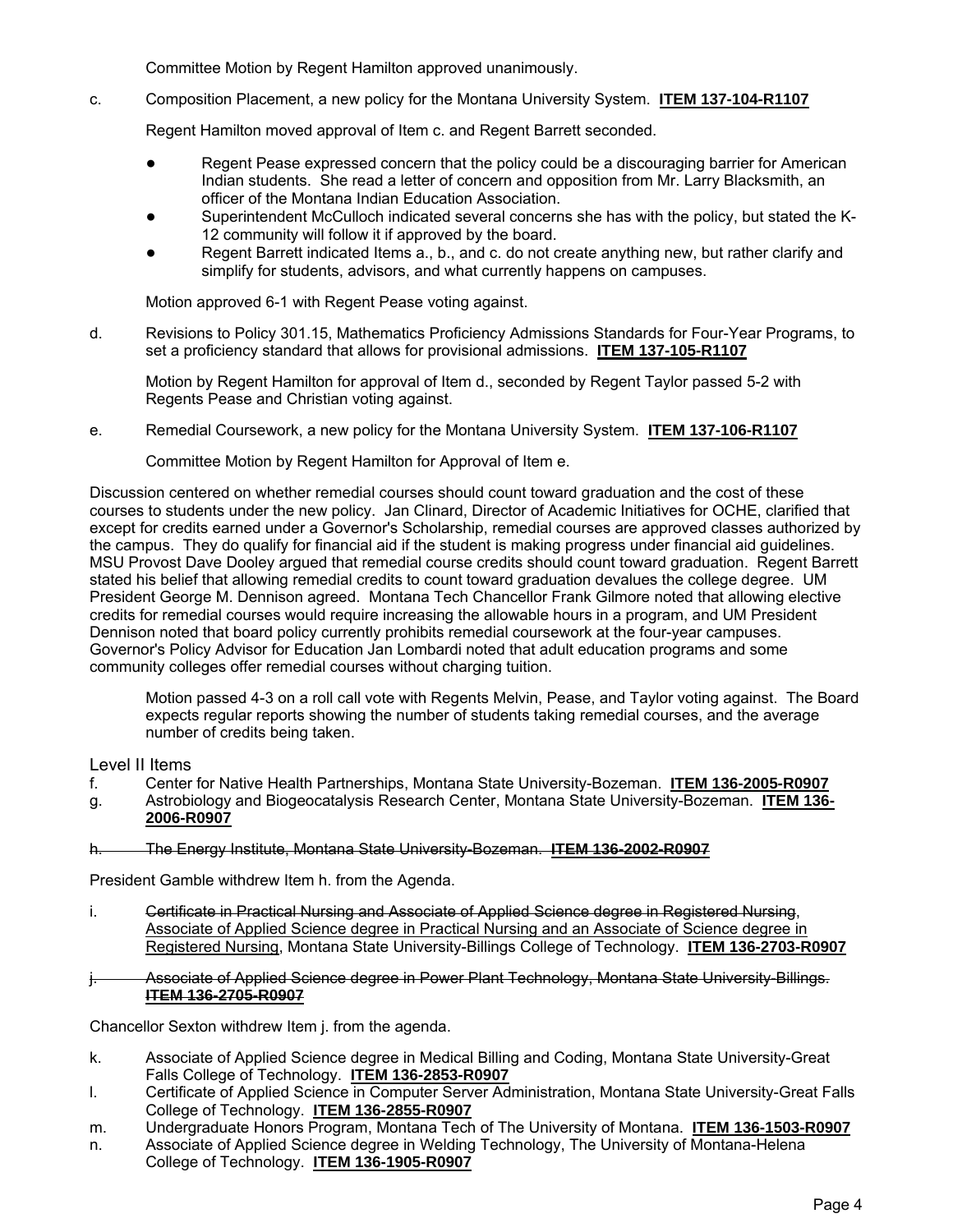Committee Motion by Regent Hamilton to approve Items f., g., i. with title change, and k. – n. approved unanimously.

#### **INFORMATION**

Regent Hamilton summarized the following reports presented in committee.

- a. Academic Program Review reports for 2006 2007.
- b. Diversity Report, Montana University System DEFERRED.
- c. Indian Education for All, the tribal histories project.
- d. Update on Practical Nursing program at Flathead Valley Community College.

#### **CONSENT**

Level I memorandum.

Committee Motion by Regent Hamilton to accept the Level I memorandum passed unanimously.

# **WORKFORCE, RESEARCH AND ECONOMIC DEVELOPMENT**

# **INFORMATION**

b. Protein-based Materials for Energy Production and Medicine: Transitioning from the University to the Private Sector Mark Young, MSU-Bozeman.

MSU Professor Mark Young gave a PowerPoint presentation on research in the molecular delivery of various medical treatments and evaluations, and on the creation of renewable hydrogen. He emphasized the value of involving undergraduate and graduate students in the research, leading many to high-level science careers.

# **STUDENT REPORTS**

The following students gave campus reports:

Tegan Molloy, President of ASMSU Dustin Leftridge, President of ASUM Pearl Brower, Business Manager of ASMSUN Chris Mjelde, President ASMT Zachary Abels, Vice President ASMSUB Roy Tisdell, President ASMCC Taylor Nahrgang, President ASUMW

The meeting recessed for lunch at 12:30 p.m. and reconvened at 1:20 p.m. Members of the board had lunch and informal conversation with leaders of Montana Associated Students (MAS).

Commissioner Stearns showed a television spot created by ESPN featuring Governor Schweitzer, President Dennison, and President Gamble inviting former Montanans to return home to establish businesses or establish their professions. ESPN did not intend to use it on the network, but it was scheduled to be shown at all Bobcat-Grizzly game sites around the country.

# **WORKFORCE COMMITTEE continued**

a. 2-Yr. Council Report.

MUS Director of Two-Year Education and Workforce Development Arlene Parisot presented a report on deliberations of the Two-Year Council.

#### **STAFF AND COMPENSATION ACTION**

a. Revisions to Policy 801.1, Sabbatical Assignment. **ITEM 137-103-R1107**

Motion by Regent Christian, seconded by Regent Barrett to approve Item a. passed unanimously.

b. Revisions to Policy 711.3, Multiyear Contracts for non-tenure-track faculty. **ITEM 137-112-R1107**

Item b. removes multiyear contracts from a pilot program, making it a permanent policy. It also changes the maximum number of years from 3 to 5. Any contract can be terminated for cause. Comments and clarifications in discussion: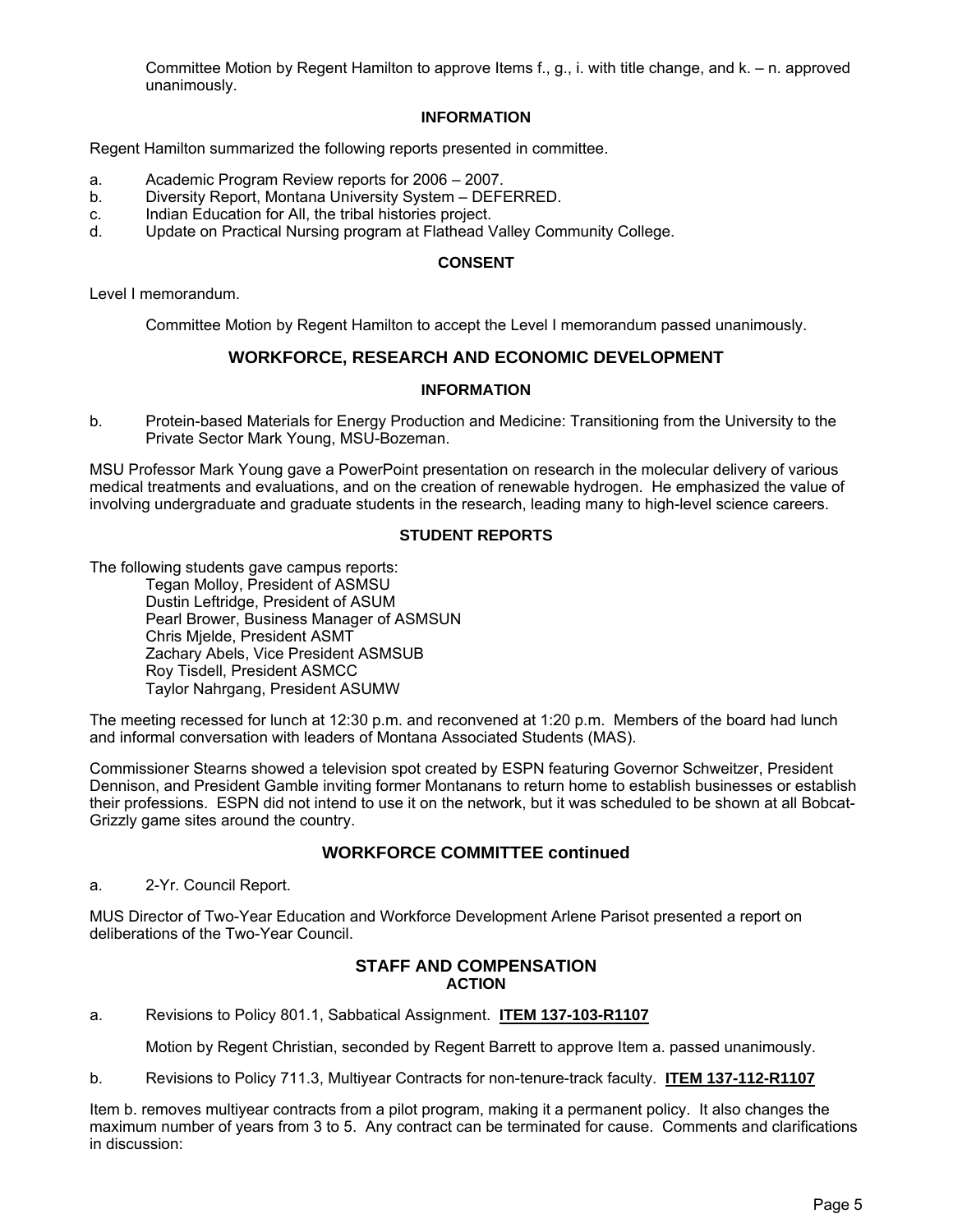Would the policy change the ratio of tenure-track to non-tenure tract faculty? President Dennison replied that UM maintains an internal limit on the ration and thus it will not be affected by a change in this policy. Kevin McRae noted that if there is no just cause for termination, the campus would have to buy out the balance of the contract. After discussion of amending the proposed policy to include a sunset provision, the board rejected the idea, instead favoring regular review and evaluation.

Motion by Regent Barrett, seconded by Regent Melvin to approve Item b. passed 6-1 with Regent Taylor voting against.

# **CONSENT**

Staff Items

- a. OCHE. **ITEM 137-100-R1107**
- b. UM Missoula. **ITEM 137-1000-R1107**
- c. MT Tech of UM. **ITEM 137-1500-R1107**
- d. MSU-Bozeman. **ITEM 137-2000-R1107**
- e. MSU-Billings. **ITEM 137-2700-R1107**
- f. MSU-Great Falls. **ITEM 137-2850-R1107**

Motion by Regent Christian, seconded by Regent Barrett to approve all staff items passed unanimously.

Labor Agreements/Other

- a. Faculty, Montana Tech of UM. **ITEM 137-109-R1107**
- b. Classified Staff, MSU-Northern. **ITEM 137-110-R1107**

Motion by Regent Christian, seconded by Regent Melvin to approve Items a. and b. passed unanimously.

# **ADMINISTRATIVE, BUDGET AND AUDIT OVERSIGHT**

# **CONSENT**

- a. Placement of Radio Transmitter NW of Polson; UM-Missoula. **ITEM 137-1002-R1107**
- b. Extend Authorization to Construct a Clean Room in the EPS Complex; MSU-Bozeman. **ITEM 137- 2003-1107**
- c. Purchase of Property, 664 South 6th East; Within Property Acquisition Zone; The University of Montana-Missoula. **ITEM 137-1003-R1107**
- d. Increase in Project Authorization for Phyllis Washington Education Center; The University of Montana-Missoula. **ITEM 137-1004-R1107**

Committee motion by Regent Barrett to approve all Consent items passed unanimously.

# **INFORMATION**

- a. Audit Reports.
	- 1. MSU-Billings Foundation June 30, 2007 Unqualified.
	- 2. UM-Western Foundation Dec. 31, 2006 Unqualified.
	- 3. MSU-Bozeman Foundation June 30, 2007 Qualified.
	- Item a. 3. pertained to a gift and whether it should be valued at fair market or another measure.<br>4. UM-Missoula Foundation June 30. 2007 Unqualified. 4. UM-Missoula Foundation – June 30, 2007 – Unqualified.
	- 5. Montana Tech Foundation June 30, 2007 Unqualified.

#### **ACTION**

a. Acceptance of Report of Advisory Panel on MSU Agricultural Issues with Responses; MSU-Bozeman. ITEM 137-2001-1107

MSU President Gamble in committee stated for the record his commitment to rectify the lapse of communication with the agencies on the part of his administration, to include the agencies at the beginning of the budget process and to help them through to the end of the process. He assured the regents and agencies that it is not his intention to pull funding from the agencies, and will instead work with them to get full funding for their needs, including backfilling as necessary.

- c. Sale of Commercial-Local Lot in Havre; MSU-Northern. ITEM 137-2801-R1107
- d. Adopt Policy 940.14 Quality Educator Loan Assistance Program. ITEM 137-108-R1107
- e. Increase in Project Authorization for an East Addition to Washington Grizzly Stadium; The University of Montana-Missoula. ITEM 137-1005-R1107

Committee motion by Regent Barrett to approve Items a., c., d., and e. passed unanimously.